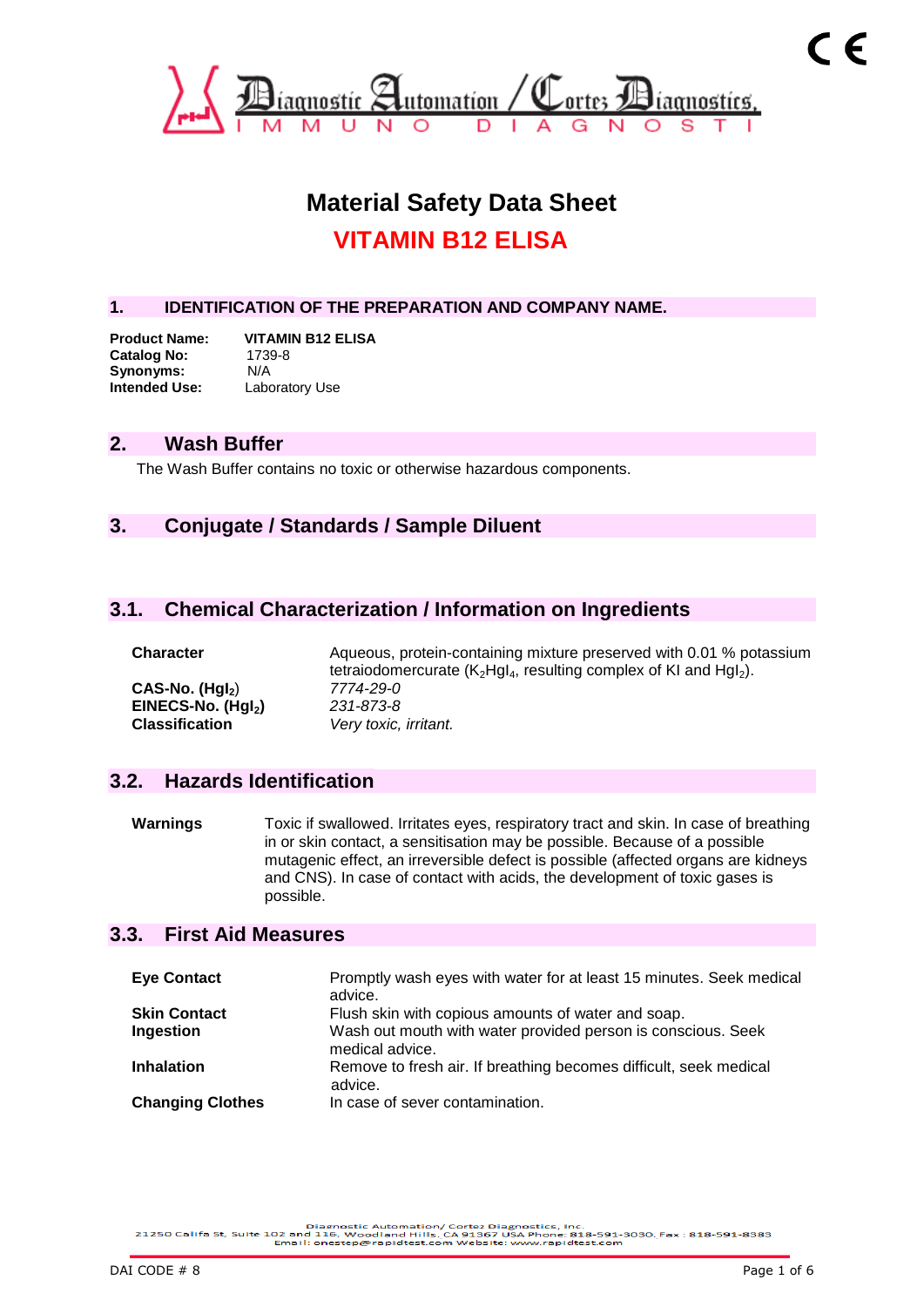

## **3.4. Fire-Fighting Measures**

| <b>Extinguishing Media</b>                                           | Water spray. Use carbon dioxide, dry chemical powder or<br>appropriate foam.                                |
|----------------------------------------------------------------------|-------------------------------------------------------------------------------------------------------------|
|                                                                      | Special Fire Fighting Procedure Wear self-containing breathing apparatus and special protective<br>clothes. |
| Unusual Fire Fighting Procedure N/A.<br><b>Thermal decomposition</b> | Emits toxic fumes under fire conditions.                                                                    |

## **3.5. Accidental Release Measures**

| <b>Personal Protection</b><br><b>Steps after Spillage</b> | Protective glasses, rubber gloves and protective clothing.<br>Remove spilled fluid onto an inert material. Ventilate area. Wash area<br>with soap solution. Collect contaminated fluid and material in a special<br>closable container. |
|-----------------------------------------------------------|-----------------------------------------------------------------------------------------------------------------------------------------------------------------------------------------------------------------------------------------|
| Absorbent material                                        | No restriction.                                                                                                                                                                                                                         |
| <b>Waste Disposal Method</b>                              | Consult a specialist for disposal or the spilled substance.                                                                                                                                                                             |

#### **3.6. Handling and Storage**

| <b>Handling</b> | Wear protective clothing. Avoid contact with eyes, skin and clothes. |
|-----------------|----------------------------------------------------------------------|
|                 | Open and handle container carefully. Thoroughly washing after use is |
|                 | recommended.                                                         |
| <b>Storage</b>  | Store between $+2^{\circ}$ C and $+8^{\circ}$ C.                     |

## **3.7. Exposure Controls / Personal Protection**

| <b>TLV</b>                 | No.                                             |
|----------------------------|-------------------------------------------------|
| <b>Personal Protection</b> | Protective glasses, rubber gloves and clothing. |
|                            | Thoroughly washing after use is recommended.    |

## **3.8. Physical and Chemical Properties**

| <b>Physical State</b> | Liquid          | Flash Point             | N/A      |
|-----------------------|-----------------|-------------------------|----------|
| Color                 | Red             | Ignition Temperature    | N/A      |
| Odor                  | N/A             | <b>Explosion Limits</b> | N/A      |
| pH-Value              | $6.2 - 6.7$     | Vapor Pressure          | N/A      |
| <b>Boiling Point</b>  | $100^{\circ}$ C | Solubility in Water     | complete |
| <b>Melting Point</b>  | N/A             | Viscositv               | N/A      |

## **3.9. Stability and Reactivity**

**Hazardous Decomposition Products** *Mercury.* **Hazardous Polymerisation** *Will not occur*

## **3.10. Toxicological Information**

| $LD_{50}$ Oral (rat)        | 18 mg/kg  | $LD_{50}$ Skin (rat) | 75 mg/kg  |
|-----------------------------|-----------|----------------------|-----------|
| LD <sub>50</sub> Oral (man) | 357 mg/kg | $LD_{50}$ Inhalation | Not known |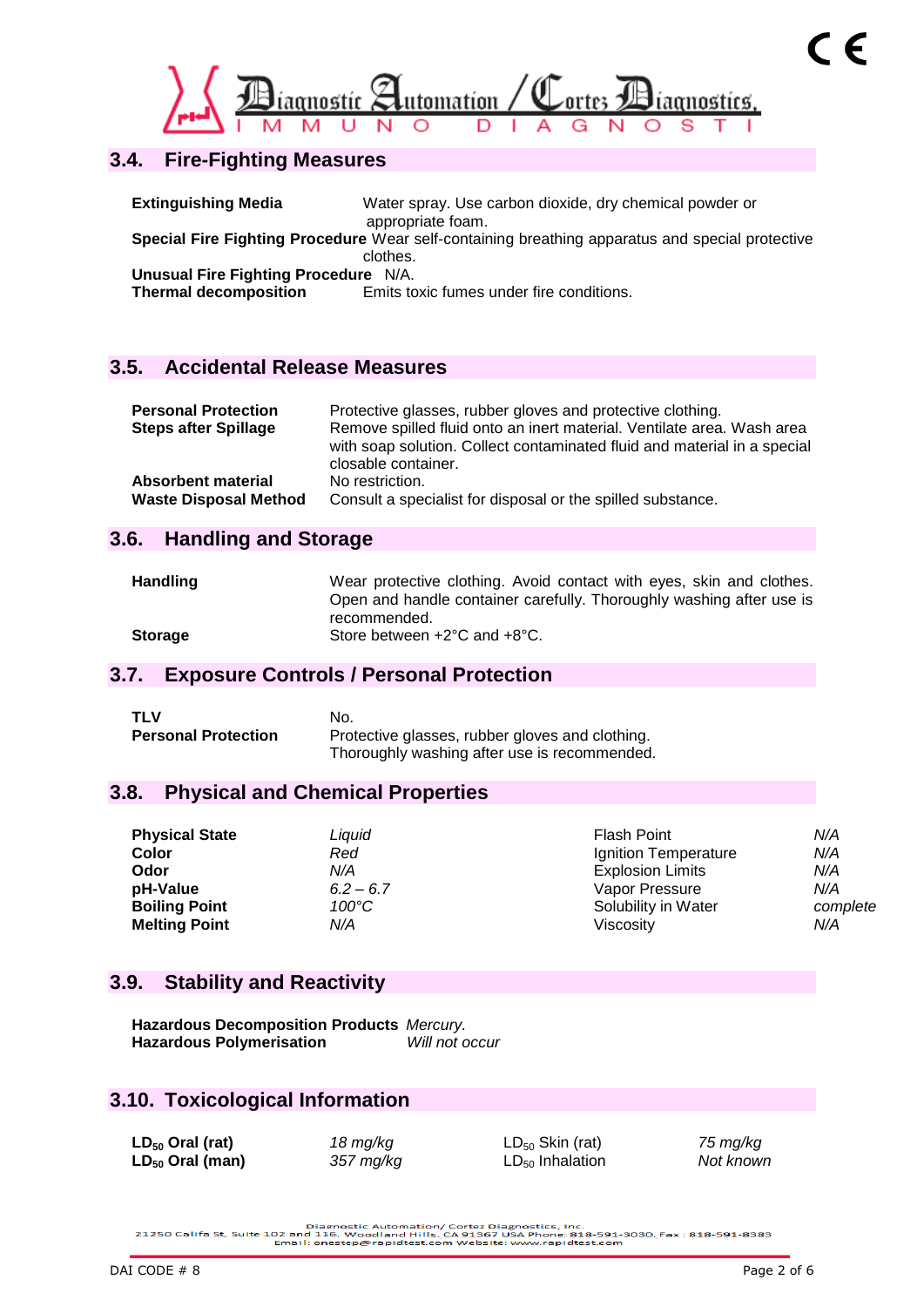

## **3.11. Ecological Information**

**Water Hazard Class** *1 (own specification)*

## **4. TMB (Substrate for HRP Conjugate)**

## **4.1. Chemical Characterization / Information on Ingredients**

**Character** *Product contains 0.05 % Tetramethyl Benzidine (TMB)* **CAS-No** *54827-17-7* **Classification** *Hazardous. Irritant*

## **4.2. Hazards Identification**

**Warnings** *Toxic if swallowed. Irritant, handle with care.*

#### **4.3. First Aid Measures**

| <b>Eye Contact</b>      | Promptly wash eyes with water for at least 15 minutes. Seek medical<br>advice.  |
|-------------------------|---------------------------------------------------------------------------------|
| <b>Skin Contact</b>     | Flush skin with copious amounts of water.                                       |
| Ingestion               | Wash out mouth with water provided person is conscious. Seek<br>medical advice. |
| <b>Inhalation</b>       | N/A                                                                             |
| <b>Changing Clothes</b> | In case of severe contamination.                                                |

## **4.4. Fire-Fighting Measures**

| <b>Extinguishing Media</b>             | Water spray, carbon dioxide, dry chemical powder or<br>appropriate foam. |
|----------------------------------------|--------------------------------------------------------------------------|
| <b>Special Fire Fighting Procedure</b> | N/A                                                                      |
|                                        | Unusual Fire Fighting Procedure Emits toxic fumes under fire conditions. |
| <b>Thermal Decomposition</b>           | Dangerous decomposition is not anticipated.                              |

## **4.5. Accidental Release Measures**

| <b>Personal Protection</b><br><b>Steps after Spillage</b> | Protective glasses, gloves and clothing<br>Remove spilled fluid onto an inert material. Wash area with soap<br>solution. |
|-----------------------------------------------------------|--------------------------------------------------------------------------------------------------------------------------|
| <b>Absorbent Material</b>                                 | No restriction                                                                                                           |
| <b>Waste Disposal Method</b>                              | Consult a specialist for disposal of the spilled substance.                                                              |

#### **4.6. Handling and Storage**

| <b>Handling</b>          | Wear protective clothing. Open and handle container carefully. |
|--------------------------|----------------------------------------------------------------|
| <b>Storage</b>           | Store between $+2^{\circ}$ C and $+8^{\circ}$ C.               |
| <b>Other Precautions</b> | N/A                                                            |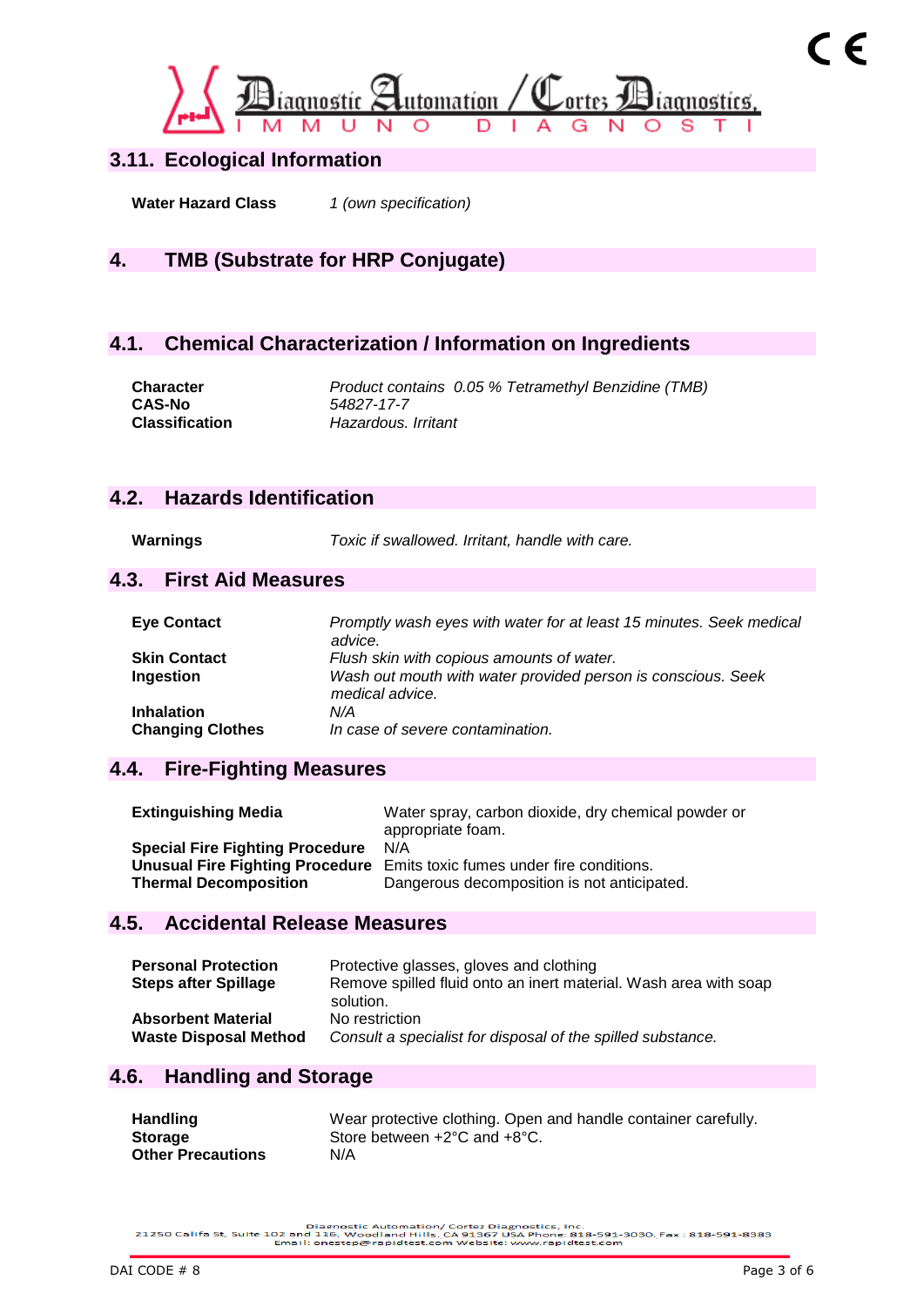

## **4.7. Exposure Controls / Personal Protection**

**TLV** No

Personal Protection Protective glasses, gloves and clothing.

## **4.8. Physical and Chemical Properties**

| Liquid  | Ignition Temperature    | N/A              |
|---------|-------------------------|------------------|
| Yellow  | <b>Explosion Limits</b> | N/A              |
| N/A     | Vapor Pressure          | N/A              |
| Soluble | <b>Boiling Point</b>    | $>100^{\circ}$ C |
| N/A     | Viscosity               | N/A              |
|         |                         |                  |

#### **4.9. Stability and Reactivity**

| <b>Hazardous Reactions</b>              | N/A                                                |
|-----------------------------------------|----------------------------------------------------|
| <b>Hazardous Decomposition Products</b> | Toxic fumes of carbon monoxide, carbon dioxide and |
|                                         | nitrogen oxides.                                   |

## **4.10. Toxicological Information**

| $LD_{50}$ Oral | Not known | $LD_{50}$ Skin       | Not known |
|----------------|-----------|----------------------|-----------|
| $LD_{50}$      | Not known | $LD_{50}$ Inhalation | Not known |

## **4.11. Ecological Information**

**Water Hazard Class** 1 (own specification)

## **5. Stop-Solution (0.5 M Sulfuric Acid)**

## **5.1. Chemical Characterization / Information on Ingredients**

| <b>Character</b>      | Product contains 0.5 M Sulfuric Acid (H <sub>2</sub> SO <sub>4</sub> ) |  |
|-----------------------|------------------------------------------------------------------------|--|
| $CAS-NO$ of $H_2SO_4$ | 7664-93-9                                                              |  |
| EINECS-No.            | 213-639-5                                                              |  |
| <b>Classification</b> | Very caustic, toxic, possible carcinogen                               |  |

## **5.2. Hazards Identification**

Warnings Very caustic, toxic, possible carcinogen after inhalation, irritant, handle with care.

## **5.3. First Aid Measures**

**Eye Contact** Promptly wash eyes with water for at least 15 minutes. Seek medical advice.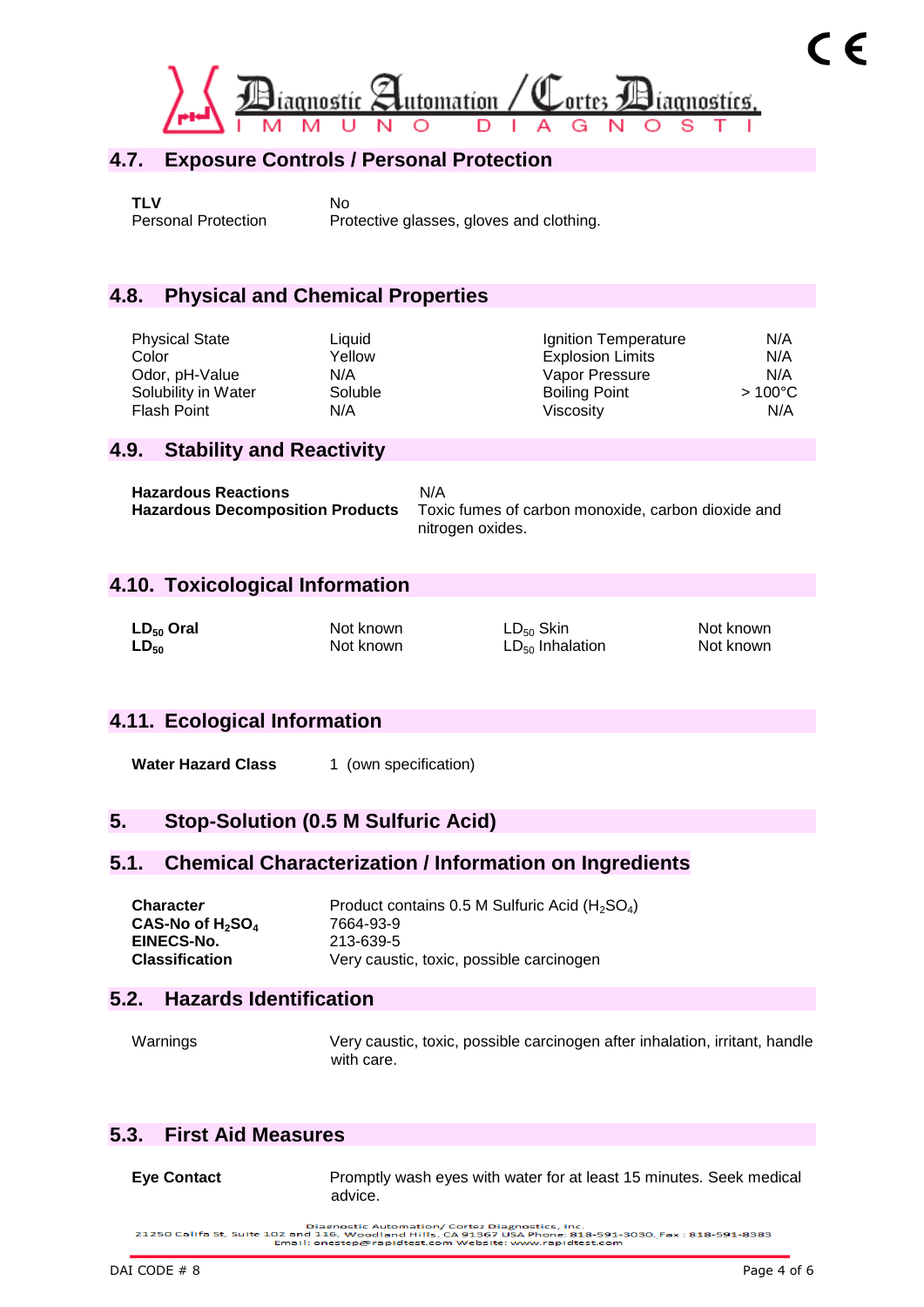

| <b>Skin Contact</b>     | Flush skin with copious amounts of water and soap.                              |
|-------------------------|---------------------------------------------------------------------------------|
| Ingestion               | Wash out mouth with water provided person is conscious. Seek<br>medical advice. |
| <b>Inhalation</b>       | Remove to fresh air. If breathing becomes difficult, seek medical<br>advice.    |
| <b>Changing Clothes</b> | In case of severe contamination.                                                |

## **5.4. Fire-Fighting Measures**

**Extinguishing Media** Do not use water. Use carbon dioxide, dry chemical powder or appropriate foam. **Special Fire Fighting Procedure**Wear self-containing breathing apparatus and special protective clothes. **Unusual Fire Fighting Procedure** Emits toxic fumes under fire conditions. **Thermal Decomposition** N/A

## **5.5. Accidental Release Measures**

| <b>Personal Protection</b><br><b>Steps after Spillage</b> | Protective glasses, gloves and clothing.<br>Remove spilled fluid onto an inert material. Ventilate area. Wash area<br>with soap solution. Collect contaminated fluid and material in a special |
|-----------------------------------------------------------|------------------------------------------------------------------------------------------------------------------------------------------------------------------------------------------------|
| <b>Absorbent Material</b><br><b>Waste Disposal Method</b> | closable container.<br>No restriction<br>Consult a specialist for disposal of the spilled substance.                                                                                           |

## **5.6. Handling and Storage**

| <b>Handling</b>          | Wear protective clothing. Open and handle container carefully. |
|--------------------------|----------------------------------------------------------------|
| Storage                  | Store between $+2^{\circ}$ C and $+8^{\circ}$ C.               |
| <b>Other Precautions</b> | N/A                                                            |

## **5.7. Exposure Controls / Personal Protection**

| <b>TLV</b>                 | No.                                                                     |
|----------------------------|-------------------------------------------------------------------------|
| <b>Personal Protection</b> | Protective glasses, rubber gloves and acid-resitant clothing; breathing |
|                            | apparatus in severe cases: thoroughly washing after use is              |
|                            | recommended.                                                            |

## **5.8. Physical and Chemical Properties**

| <b>Physical State</b> | Liauid      | Vapor Pressure       | N/A              |
|-----------------------|-------------|----------------------|------------------|
| Color                 | Colourless  | <b>Boiling Point</b> | $>100^{\circ}$ C |
| Odor                  | N/A         | Flash Point          | N/A              |
| pH-Value              | $1.0 - 3.0$ | Solubility in Water  | Soluble          |

## **5.9. Stability and Reactivity**

| <b>Hazardous Reactions</b>                             | Incompatibility with bases, halogenides and metals. |
|--------------------------------------------------------|-----------------------------------------------------|
| <b>Hazardous Decomposition Products</b> Sulfur oxides. |                                                     |